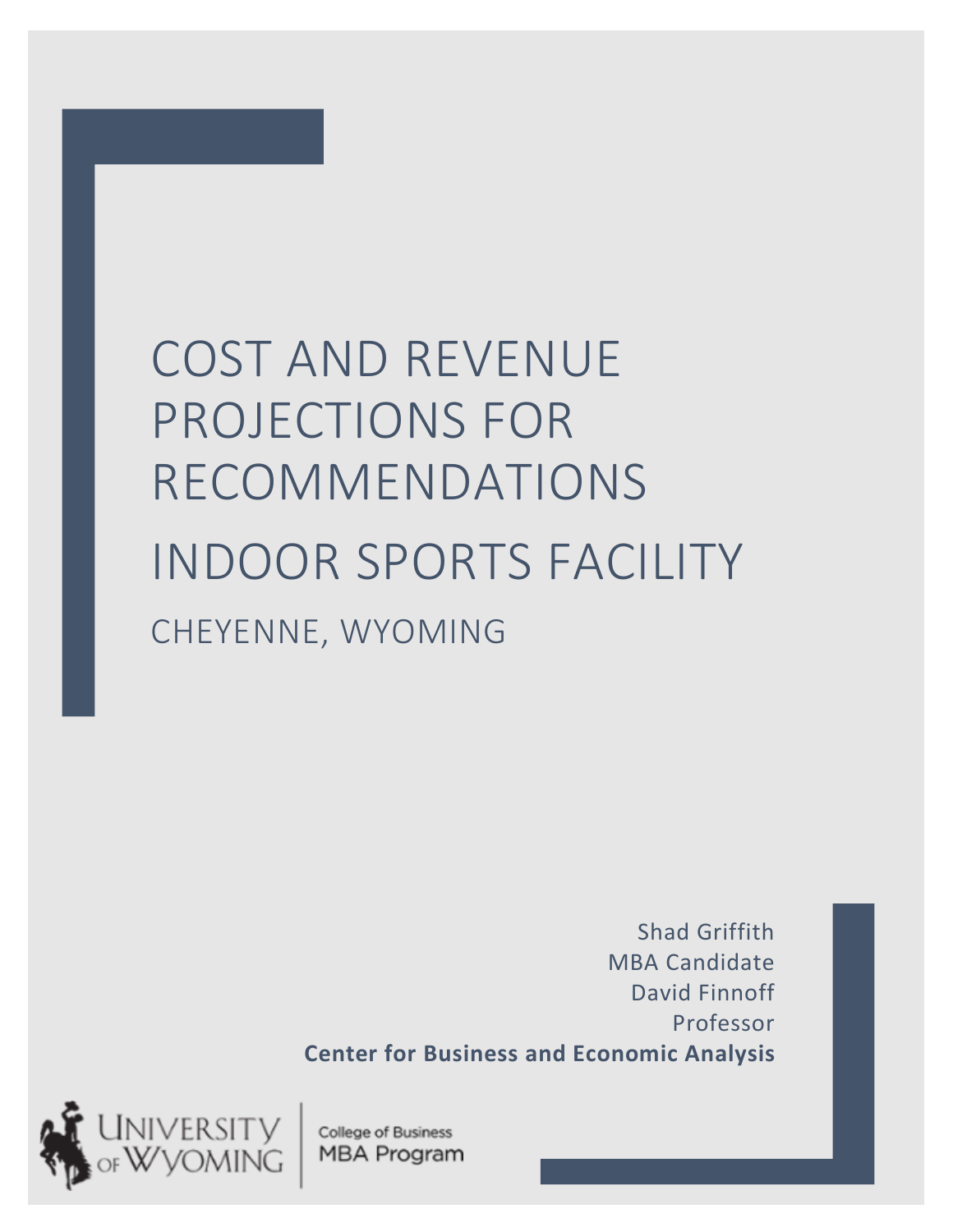## Construction Cost

### Fabric Dome Building

| 240' x 340' Fabric Dome           |       |        |                   |
|-----------------------------------|-------|--------|-------------------|
| <b>Building</b>                   | Width | Length | <b>Total SQFT</b> |
| <b>Turf Building Square Feet</b>  | 240   | 340    | 81600             |
| <b>Interior Bathroom Building</b> | 40    | 80     | 3200              |
| <b>Entry Building</b>             | 40    | 40     | 1600              |

| <b>Construction Cost</b>                | Explanation                                                                                                                                                                                                                                                                                                                                                                                                             | <b>SQFT</b> | Per   | Total       |
|-----------------------------------------|-------------------------------------------------------------------------------------------------------------------------------------------------------------------------------------------------------------------------------------------------------------------------------------------------------------------------------------------------------------------------------------------------------------------------|-------------|-------|-------------|
|                                         |                                                                                                                                                                                                                                                                                                                                                                                                                         |             |       |             |
| <b>Entry Building</b>                   | Construction cost for Commercial building with minimal<br>interior finishes is costing \$250 per square foot. This<br>includes doors, windows, heating and air conditioning,<br>electrical, fire suppression, bathrooms, and office space.<br>Exterior walls left as concrete block with electrical run in<br>conduits. Basic finishes throughout the building. Quote<br>from Noel Griffith Jr. & Associates Architects | 1,600       | \$250 | \$400,000   |
| 3 Exits (20'x20')                       | Included                                                                                                                                                                                                                                                                                                                                                                                                                | 1,200       | \$0   | \$0         |
| Ext (30'x30')                           | Included                                                                                                                                                                                                                                                                                                                                                                                                                | 900         | \$0   | \$0         |
|                                         |                                                                                                                                                                                                                                                                                                                                                                                                                         |             |       |             |
| Interior<br>Bathroom<br><b>Building</b> | Same as entry building, \$250 per square foot with all<br>included as above. Quote from Winter Griffith &<br><b>Associates Architects</b>                                                                                                                                                                                                                                                                               | 3,200       | \$250 | \$800,000   |
|                                         |                                                                                                                                                                                                                                                                                                                                                                                                                         |             |       |             |
| Dome Turf<br><b>Building</b>            |                                                                                                                                                                                                                                                                                                                                                                                                                         |             |       |             |
| Shell                                   | \$17 per square foot. This includes entrances, lights,<br>heating and air conditioning, fasteners to tie dome to<br>concrete footers, installation costs, and netting for<br>dividing up the turf areas. This is a mid-range quote from<br>several different manufactures. Quote from Yeadon<br>Domes and Arizon Building Systems.                                                                                      | 81,600      | \$17  | \$1,387,200 |
| Erected                                 | Included                                                                                                                                                                                                                                                                                                                                                                                                                | 81,600      | \$0   | \$0         |
| <b>Concrete Footers</b>                 | To be designed by the Dome manufactures. Yeadon<br>Domes quoted national average for the footers they<br>require at \$10 per square foot. The footers are be over<br>engineered to withstand the lifting forces on the building.                                                                                                                                                                                        | 81,600      | \$10  | \$816,000   |
| Insulation, Doors,<br>& Misc            | Included                                                                                                                                                                                                                                                                                                                                                                                                                | 81,600      | \$0   | \$0         |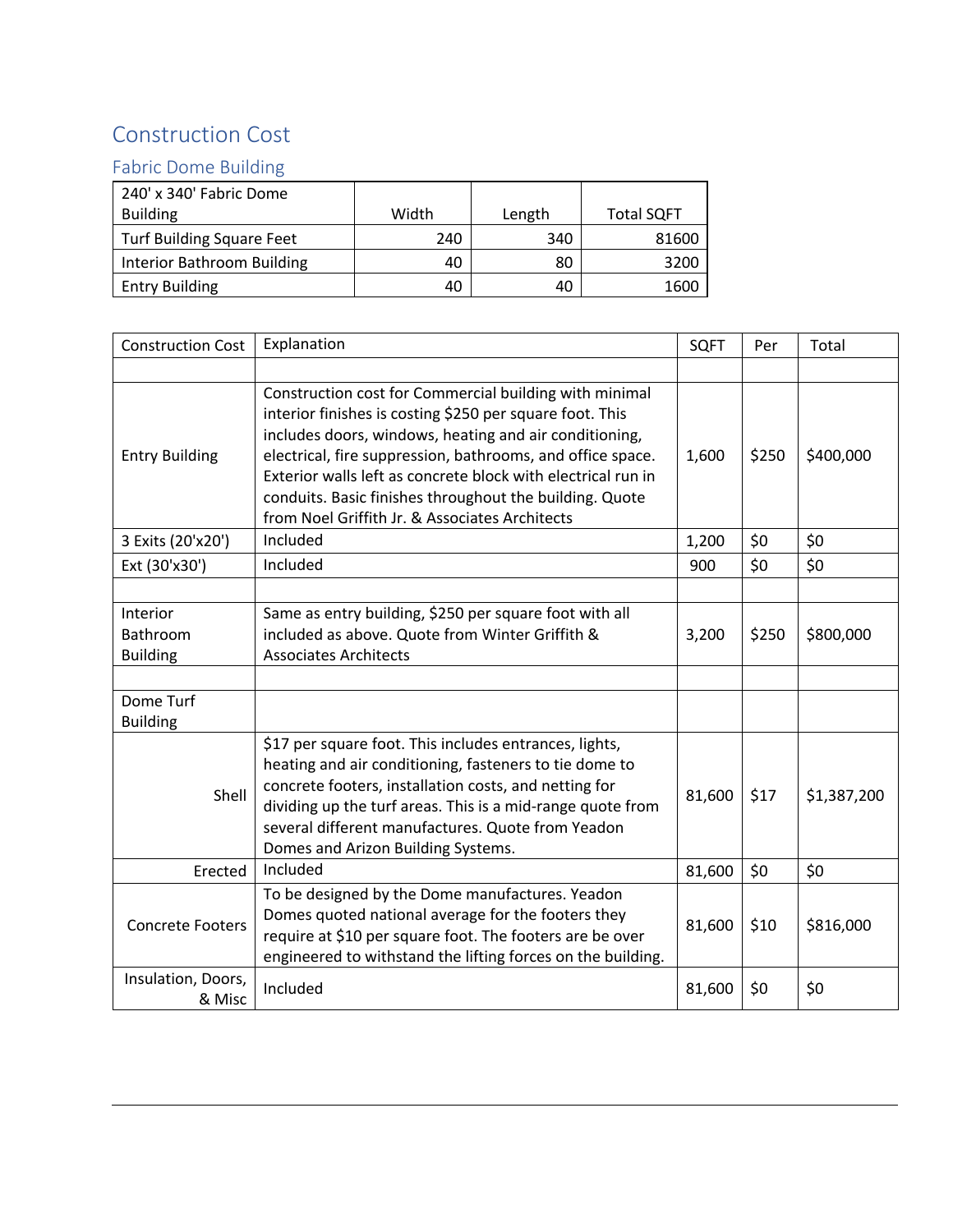| Slab        |                                                                                                                                                                                                                                                                                                                                                                         |              |      |             |
|-------------|-------------------------------------------------------------------------------------------------------------------------------------------------------------------------------------------------------------------------------------------------------------------------------------------------------------------------------------------------------------------------|--------------|------|-------------|
| Concrete    | The underlayment prep is \$5 per square foot. Quoted by<br>S&S Construction.                                                                                                                                                                                                                                                                                            |              | \$7  | \$582,400   |
| Prep        | Concrete floor costing \$7 per square foot. Quoted by S&S<br>Construction.                                                                                                                                                                                                                                                                                              | 83,200       | \$5  | \$416,000   |
| Parking Lot | Asphalt parking lot with concrete curbing is \$6 per square<br>foot. Quoted by S&S Construction.                                                                                                                                                                                                                                                                        | 40,000       | \$6  | \$240,000   |
| Site Prep   | Prep work to level the lot is \$5.50 per square foot.<br>Quoted by S&S Construction                                                                                                                                                                                                                                                                                     | 83,200       | \$6  | \$457,600   |
| <b>Turf</b> | A mid-range turf is \$8 per square foot. Companies<br>recommend the use of different kinds of turfs under the<br>baseball batting cages and the general turf space. More<br>money will be spent on the general area due to use. A<br>thinner turf can be used in the batting cages with the use<br>of overlay batting boxes and pitching mounds. Quoted by<br>Sporturf. | 78,400       | \$8  | \$627,200   |
| Equipment   | \$15 per square foot recommended by Yeadon Domes.<br>The team kept the same number from the smaller<br>building since additional rental space was not added.<br>Some netting is included with dome building which could<br>reduce this line item or increase the range of equipment<br>purchased.                                                                       | 36,000       | \$15 | \$540,000   |
| Land        | This was an estimate by the team when looking at local<br>land costs within Cheyenne.                                                                                                                                                                                                                                                                                   |              |      | \$400,000   |
|             |                                                                                                                                                                                                                                                                                                                                                                         | Sub<br>Total |      | \$6,666,400 |
| Contingency |                                                                                                                                                                                                                                                                                                                                                                         |              | 10%  | \$666,640   |
|             |                                                                                                                                                                                                                                                                                                                                                                         | <b>Total</b> |      | \$7,333,040 |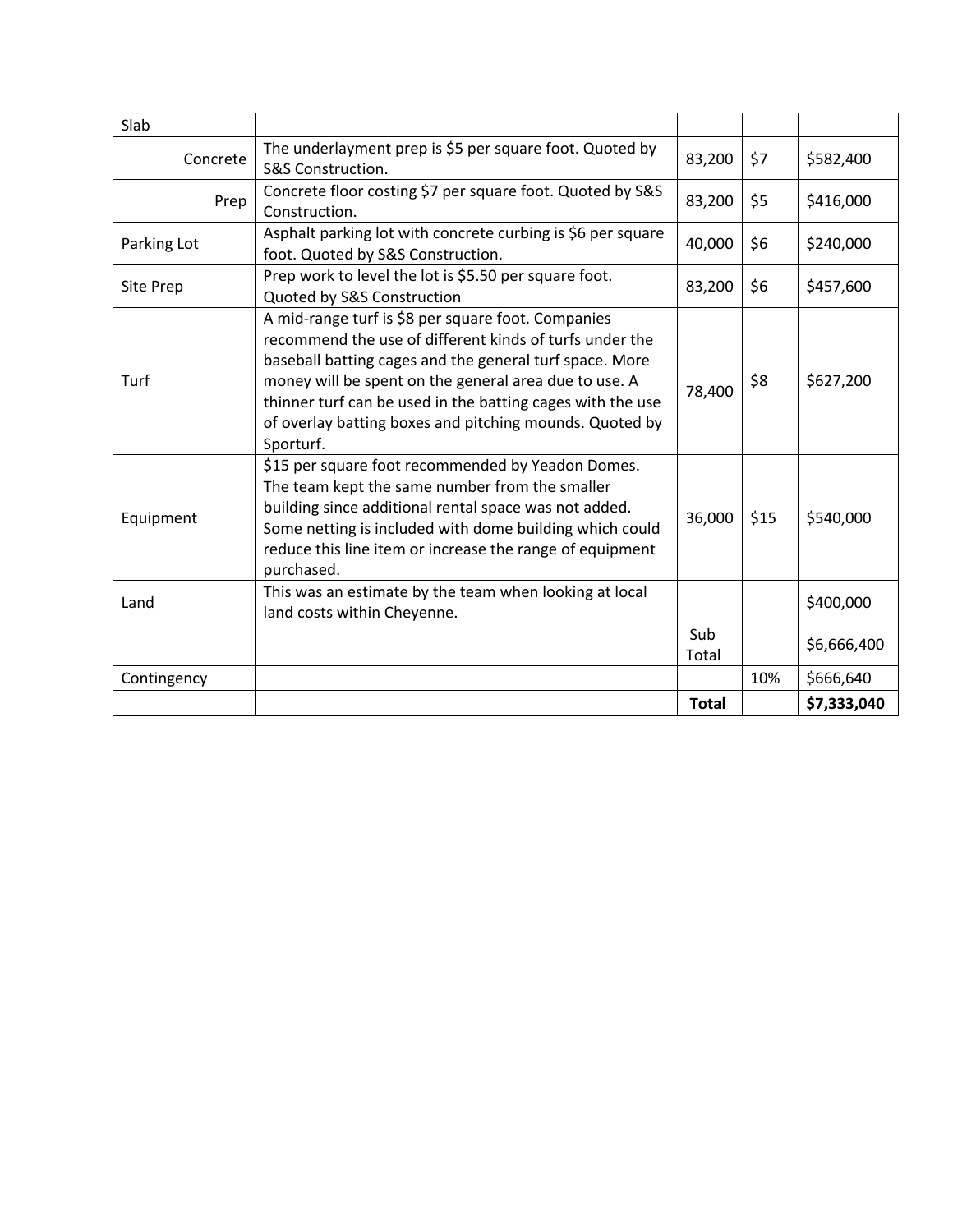Steel Building

| 240' x 340' Steel Building        | Width | Length | <b>Total SQFT</b> |
|-----------------------------------|-------|--------|-------------------|
| <b>Turf Building Square Feet</b>  | 240   | 340    | 81600             |
| <b>Interior Bathroom Building</b> | 40    | 80     | 3200              |
| <b>Entry Building</b>             | 40    | 40     | 1600              |

| <b>Construction Cost</b>                    |                                                                                                                                                                                                                                                                                                                                                                                                                         | <b>SQFT</b> | Per   | Total       |
|---------------------------------------------|-------------------------------------------------------------------------------------------------------------------------------------------------------------------------------------------------------------------------------------------------------------------------------------------------------------------------------------------------------------------------------------------------------------------------|-------------|-------|-------------|
|                                             |                                                                                                                                                                                                                                                                                                                                                                                                                         |             |       |             |
| <b>Entry Building</b>                       | Construction cost for Commercial building with minimal<br>interior finishes is costing \$250 per square foot. This<br>includes doors, windows, heating and air conditioning,<br>electrical, fire suppression, bathrooms, and office space.<br>Exterior walls left as concrete block with electrical run in<br>conduits. Basic finishes throughout the building. Quote<br>from Noel Griffith Jr. & Associates Architects | 1,600       | \$250 | \$400,000   |
| 3 Exits (20'x20')                           | The steel building can have exits added to the building<br>and to be air lock structures. These structures can be<br>built out of concrete block with minimal mechanical and<br>ventilation in them. The price per square foot is \$200.<br>These entries can be used as service entry and repair<br>staging areas. Quoted by S&S Construction                                                                          | 1,200       | \$200 | \$240,000   |
| Ext (30'x30')                               | The steel building can have exits added to the building to<br>be air lock structures. These structures can be built out of<br>concrete block with minimal mechanical and ventilation<br>in them. The price per square foot is \$200. These entries<br>can be used as service entry and repair staging areas.<br>Quoted by S&S Construction                                                                              | 900         | \$200 | \$180,000   |
|                                             |                                                                                                                                                                                                                                                                                                                                                                                                                         |             |       |             |
| <b>Interior Bathroom</b><br><b>Building</b> | Same as entry building, \$250 per square foot with all<br>included as above. Quote from Winter Griffith &<br><b>Associates Architects</b>                                                                                                                                                                                                                                                                               | 3,200       | \$250 | \$800,000   |
|                                             |                                                                                                                                                                                                                                                                                                                                                                                                                         |             |       |             |
| <b>Steel Turf Building</b>                  |                                                                                                                                                                                                                                                                                                                                                                                                                         |             |       |             |
| Shell                                       | Steel beams and siding material is \$10.00 per square<br>foot. Quoted by S&S Construction                                                                                                                                                                                                                                                                                                                               | 81,600      | \$10  | \$816,000   |
| Erected                                     | The company quoted \$5.00 per square foot to erect the<br>building upon delivery. Quoted by S&S Construction                                                                                                                                                                                                                                                                                                            | 81,600      | \$5   | \$408,000   |
| Mechanical &<br>Ventilation                 | All heating and cooling systems for the structure was<br>quoted at \$18.00 per square foot. Quoted by S&S<br>Construction                                                                                                                                                                                                                                                                                               | 81,600      | \$18  | \$1,468,800 |
| Electrical                                  | All electrical including lighting for the fields was quoted<br>at \$18.00 per square foot. Quoted by S&S Construction                                                                                                                                                                                                                                                                                                   | 81,600      | \$18  | \$1,468,800 |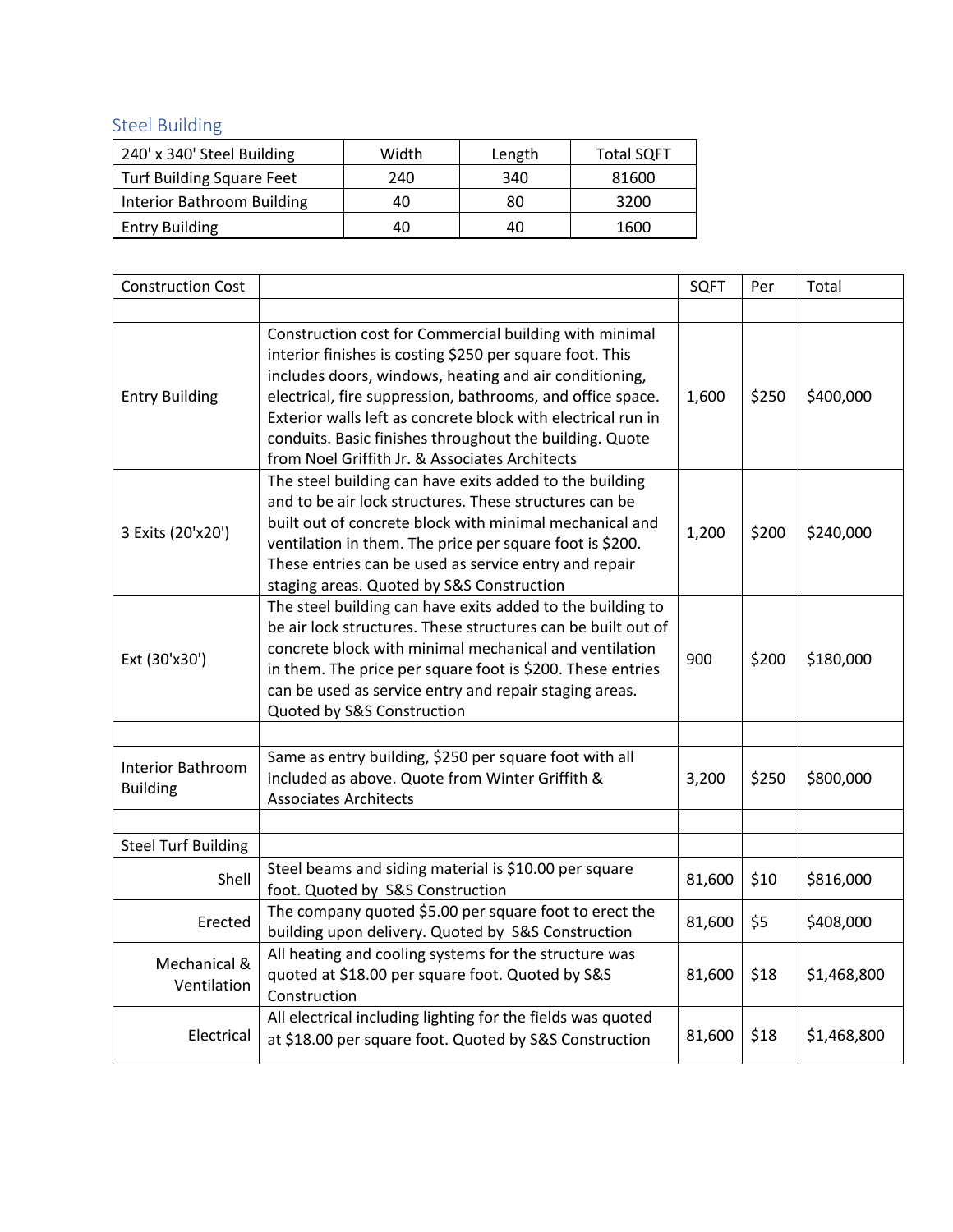| <b>Fire Suppression</b>      | This is to install a fire suppression system within the<br>building at \$12.00 per square foot. Quoted by Winter<br><b>Griffith &amp; Associates Architects</b>                                                                                                                                                                                                        | 81,600       | \$12 | \$979,200    |
|------------------------------|------------------------------------------------------------------------------------------------------------------------------------------------------------------------------------------------------------------------------------------------------------------------------------------------------------------------------------------------------------------------|--------------|------|--------------|
| <b>Concrete Footers</b>      | The footers for the steel structure requires additional<br>engineering and systems installed into the concrete. The<br>steel building manufacture recommends an additional<br>\$10.00 per square foot to be added to cover these<br>additional costs. Quoted by S&S Construction                                                                                       | 81,600       | \$10 | \$816,000    |
| Insulation, Doors,<br>& Misc | Insulation for the building with a fabric protective<br>covering, and doors will cost \$7.00 per square foot.<br>Quoted by Winter Griffith & Associates Architects                                                                                                                                                                                                     | 81,600       | \$7  | \$571,200    |
| Slab                         |                                                                                                                                                                                                                                                                                                                                                                        |              |      |              |
| Concrete                     | The concrete slab was quoted at \$5.00 per square foot<br>for prep work and \$7.00 per square foot for concrete<br>material and labor. Quoted by S&S Construction                                                                                                                                                                                                      | 81,600       | \$7  | \$571,200    |
| Prep                         | The concrete slab was quoted at \$5.00 per square foot<br>for prep work and \$7.00 per square foot for concrete<br>material and labor. Quoted by S&S Construction                                                                                                                                                                                                      | 9,067        | \$5  | \$45,333     |
| Parking Lot                  | Asphalt parking lot with concrete curbing is \$6.00 per<br>square foot. Quoted by S&S Construction.                                                                                                                                                                                                                                                                    | 40,000       | \$6  | \$240,000    |
| Site Prep                    | Prep work to level the lot is \$5.50 per square foot.<br>Quoted by S&S Construction.                                                                                                                                                                                                                                                                                   | 83,200       | \$6  | \$457,600    |
| Turf                         | A mid-range turf is \$8 per square foot. Companies<br>recommend the use of different kinds of turfs under the<br>baseball batting cages and the general turf space. More<br>money will be spent on the general area due to use. A<br>thinner turf can be used in the batting cages with the use<br>of overlay batting boxes and pitching mounds. Quoted by<br>Sporturf | 78,400       | \$8  | \$627,200    |
| Equipment                    | A budget line of \$15 per square foot was recommended<br>by Yeadon Domes. Some netting is included with dome<br>building which could reduce this line item or increase the<br>range of equipment purchased.                                                                                                                                                            | 36,000       | \$15 | \$540,000    |
| Land                         | This was an estimate by the team when looking at local<br>land costs within Cheyenne.                                                                                                                                                                                                                                                                                  |              |      | \$400,000    |
|                              |                                                                                                                                                                                                                                                                                                                                                                        | Sub<br>Total |      | \$11,029,333 |
| Contingency                  |                                                                                                                                                                                                                                                                                                                                                                        |              | 10%  | \$1,102,933  |
|                              |                                                                                                                                                                                                                                                                                                                                                                        | <b>Total</b> |      | \$12,132,267 |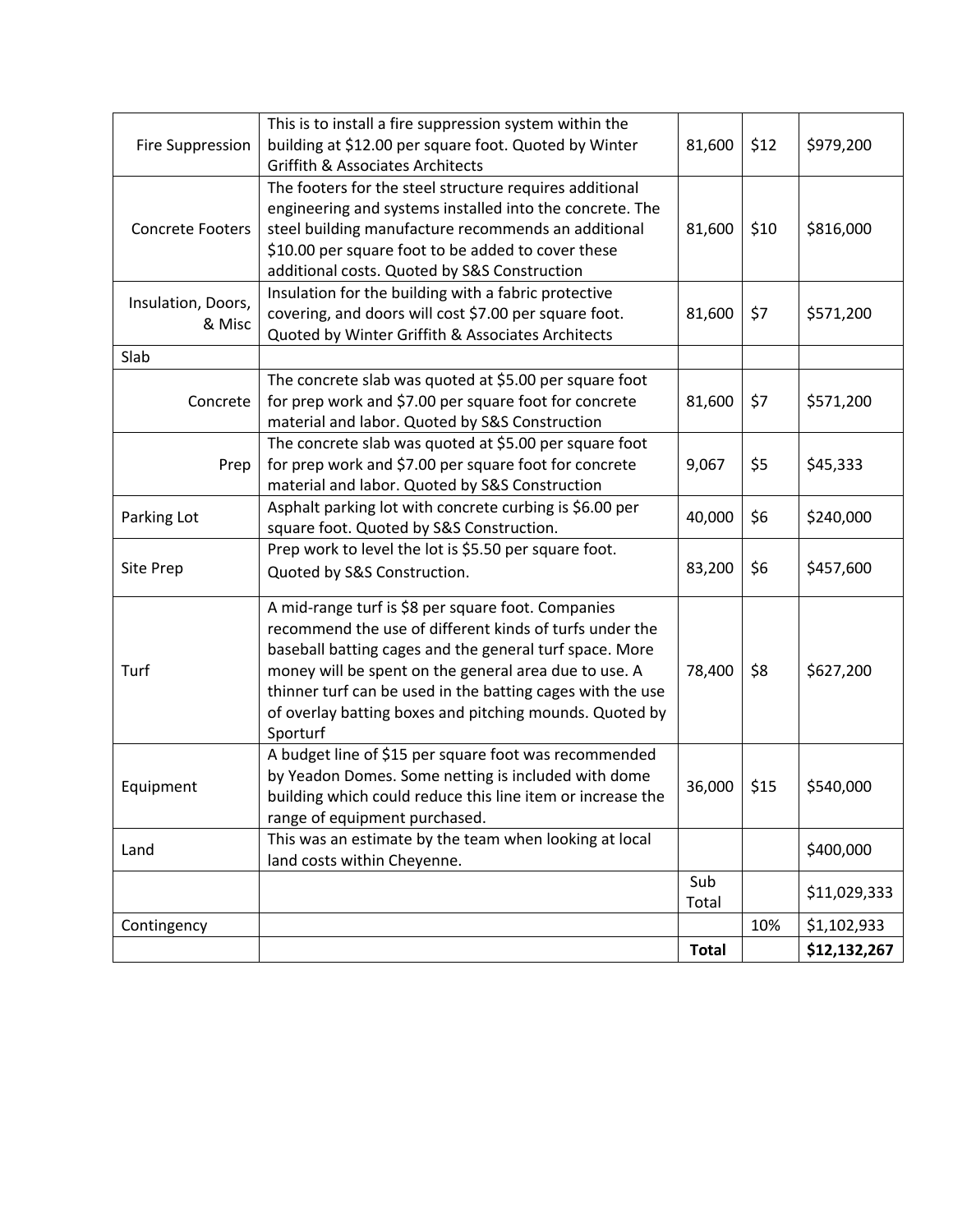# Operating Costs for Both Buildings

| <b>Operating Cost</b> |                                                                                                                                                                                                                                                                                                                                                                                                                                                                                                                                                                                    | Annually  | Monthly  | Daily |
|-----------------------|------------------------------------------------------------------------------------------------------------------------------------------------------------------------------------------------------------------------------------------------------------------------------------------------------------------------------------------------------------------------------------------------------------------------------------------------------------------------------------------------------------------------------------------------------------------------------------|-----------|----------|-------|
| Power                 | Power cost was calculated by comparing<br>similar buildings that are owned by the State<br>of Wyoming within the Cheyenne Area.<br>Three different warehouses were used to<br>generate the average square foot costs for<br>these buildings. The team used the same<br>price for both dome and steel in the final<br>calculations. The Yeadon and Arizon<br>companies claim that the dome buildings are<br>less expensive to operate by upwards of 20%<br>cheaper. The annual cost for gas and<br>electricity was \$70,136.31 or monthly of<br>\$5,844.69. Estimation by the team. | \$70,136  | \$5,845  | \$192 |
| Labor                 | This line item is for hourly labor for the<br>facility. This number is an estimation of labor<br>to be used in a week by the management<br>team. A \$10.00 per hour rate was used for<br>an hourly employee and having about 25<br>hours to use per day. The facility was<br>calculated to operate for 360 days per year<br>and the number was rounded up to<br>\$90,000.00 per year or \$7,500.00 per month.<br>Estimation by the team.                                                                                                                                           | \$90,000  | \$7,500  | \$247 |
| Management            | This line item is for 2 managers to operate<br>the facility. The general managers salary was<br>calculated at \$80,000 and the assistant<br>manager at \$60,000, both including their<br>benefits, this is a total annual expense per<br>person. The annual expense for these<br>managers was estimated to be \$140,000.00<br>or monthly of \$11,666.67. Estimated by the<br>team.                                                                                                                                                                                                 | \$140,000 | \$11,667 | \$384 |
| Turf                  | The turf has a life expectancy of 10 years.<br>The turf was broken down into 2 different<br>kinds of material for the facility. The field<br>space would use a more expensive turf than<br>the batting cages. The replacement cost at<br>the 10 year mark with an inflation rate<br>added would cost \$627,200.00 or a<br>budgeted annually at \$62,720 and a monthly<br>line item of \$523 to save for when it is time<br>to replace the turf. Quoted by Sporturf.                                                                                                                | \$62,720  | \$5,223  | \$172 |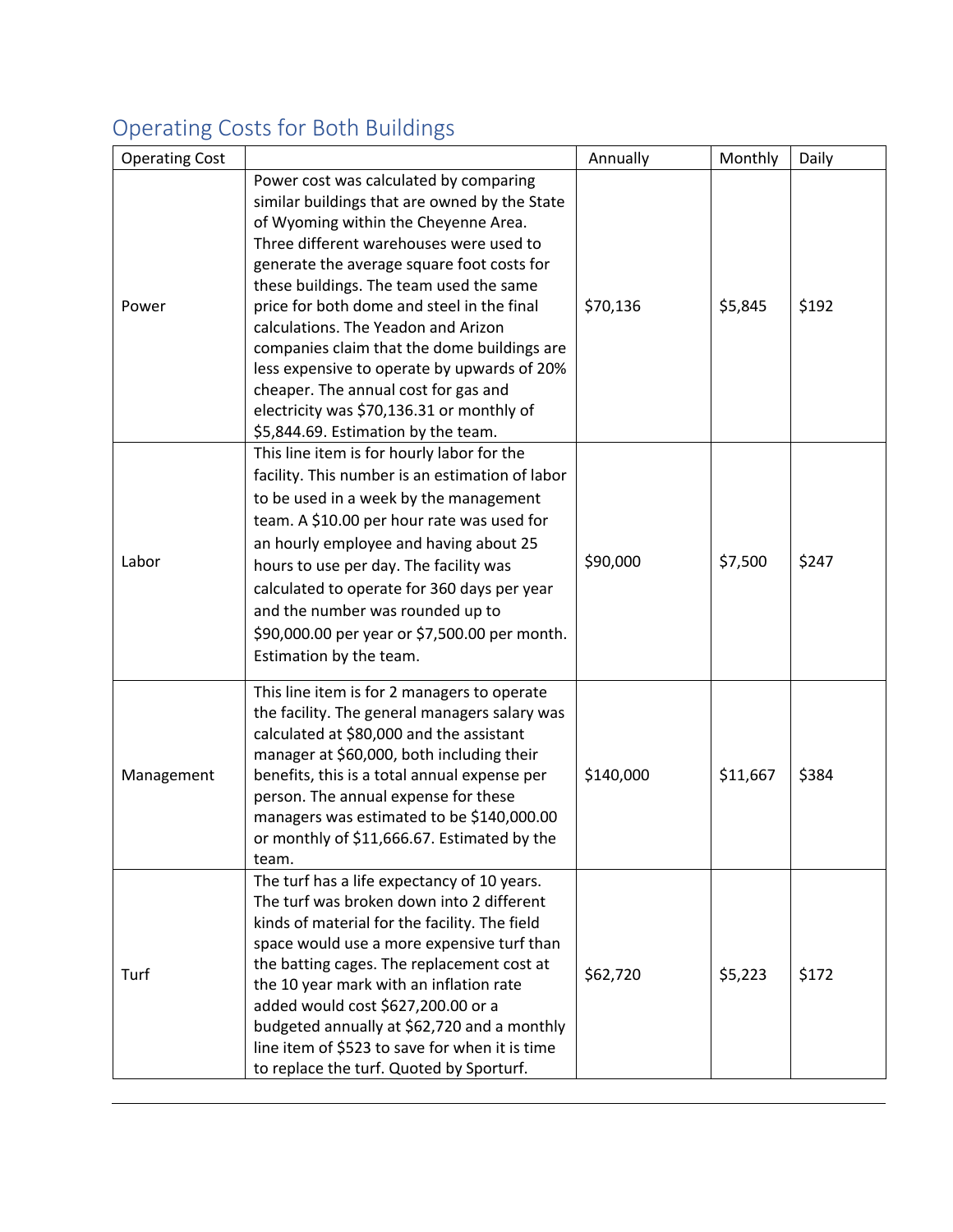| Insurance    | Insurance was estimated by Burns Insurance<br>with very little knowledge of actual costs.<br>The agents felt that this would be a<br>conservative estimate if insurance waivers<br>were required by the participants. An annual<br>cost of \$15,000.00 and a monthly expense of<br>\$1,250.00. | \$15,000  | \$1,250  | \$41    |
|--------------|------------------------------------------------------------------------------------------------------------------------------------------------------------------------------------------------------------------------------------------------------------------------------------------------|-----------|----------|---------|
| Equipment    | Equipment was estimated to be replaced or<br>added to at an annual cost of \$36,000.00 or<br>a monthly cost of \$3,000.00. Estimated by<br>the team.                                                                                                                                           | \$36,000  | \$3,000  | \$99    |
| Misc         | The miscellaneous line item is to cover<br>advertising, coaching expenses, or other<br>unforeseen expenses that will arise for<br>normal business operations. The team<br>estimated \$40,000 per year or monthly of<br>\$3,333. Estimated by the team.                                         | \$40,000  | \$3,333  | \$110   |
| <b>Total</b> |                                                                                                                                                                                                                                                                                                | \$453,856 | \$33,117 | \$1,243 |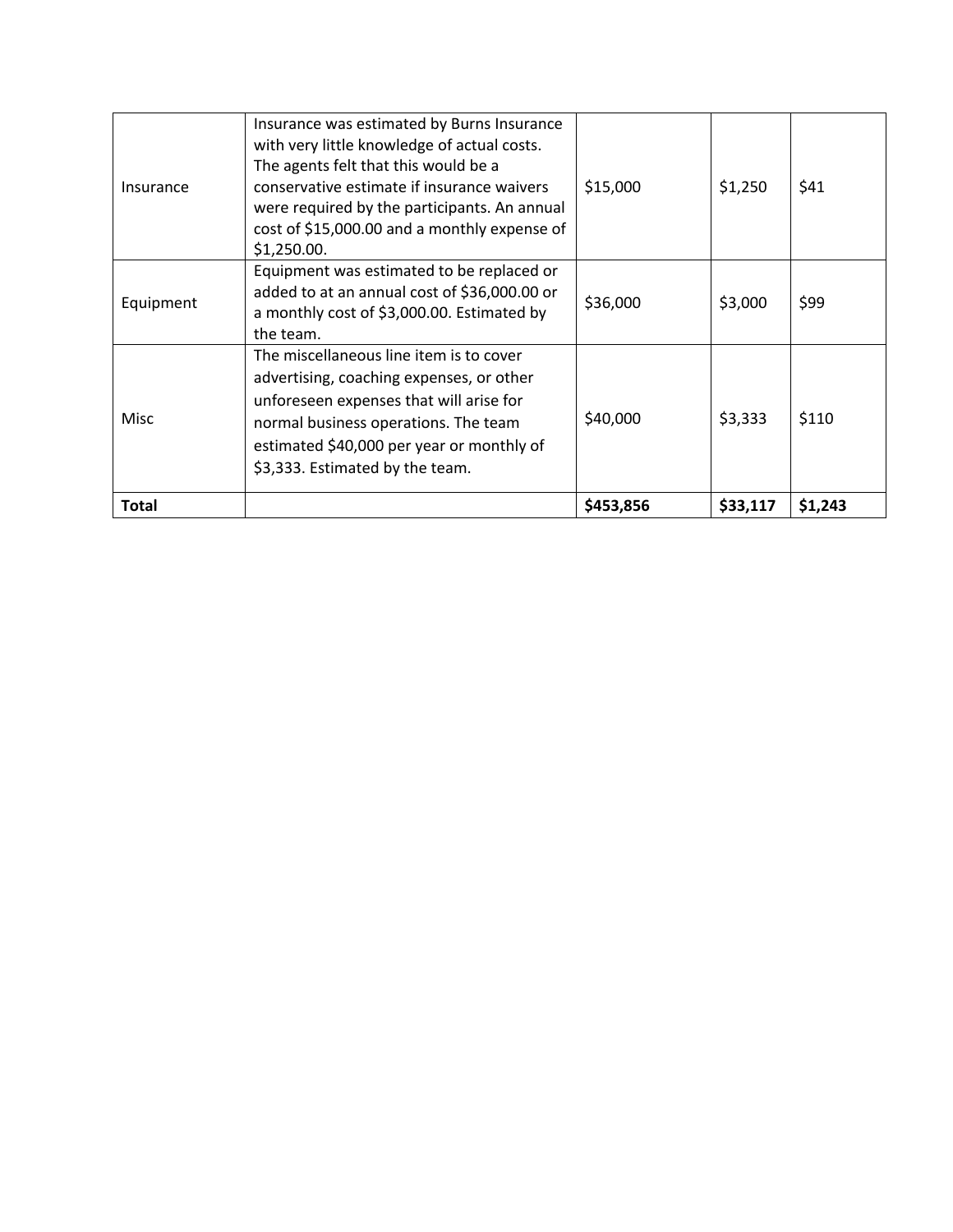#### Revenues

|                           |                                                                                                                                                                                                                                                                                                                                                                                                                                                                                                            | Peak  | Peak    | Off Peak | Off Peak |
|---------------------------|------------------------------------------------------------------------------------------------------------------------------------------------------------------------------------------------------------------------------------------------------------------------------------------------------------------------------------------------------------------------------------------------------------------------------------------------------------------------------------------------------------|-------|---------|----------|----------|
| Batting/Pitching<br>Cages | \$40 Per Hour for Peak and Off Peak hours<br>\$4,480 Per Peak Months (Monday<br>through Sunday the batting cages will<br>be used a total of 16 hour per day)<br>\$4,160 per Off Peak Months (Monday<br>through Friday the batting cages will<br>be used a total of 16 hours per day,<br>and on Saturday and Sunday used a<br>total of 12 hours per day)                                                                                                                                                    | \$40  | \$4,480 | \$40     | \$4,160  |
| 1/4 Turf Rental           | \$100 Per Hour for Peak Hours, \$80 Per Hour<br>for Off Peak Hours<br>\$7,000 Per Peak Month (Monday<br>٠<br>through Friday a quarter of the field<br>will be used for 10 hours per day, and<br>on Saturday and Sunday for 10 hours<br>per day)<br>\$4,420 Per Off Peak Month (Monday<br>through Friday a quarter of the field<br>will be used for 10 hours per day, and<br>on Saturday and Sunday for 4 hours<br>per day. Parties are estimated to take<br>up the quarter field time on the<br>weekends.) | \$100 | \$7,000 | \$80     | \$4,240  |
| 1/2 Turf Rental           | \$140 Per Hour for Peak Hours, \$120 Per Hour<br>for Off Peak Hours<br>\$3,640 Per Peak Month (Monday<br>through Friday half of the field will be<br>used for 2 hours per day, and on<br>Saturday and Sunday for 3 hours per<br>day)<br>\$2,160 Per Off Peak Month (Monday<br>$\bullet$<br>through Friday half of the field will be<br>used for 2 hours per day, and on<br>Saturday and Sunday for 4 hours per<br>day)                                                                                     | \$140 | \$2,240 | \$120    | \$2,160  |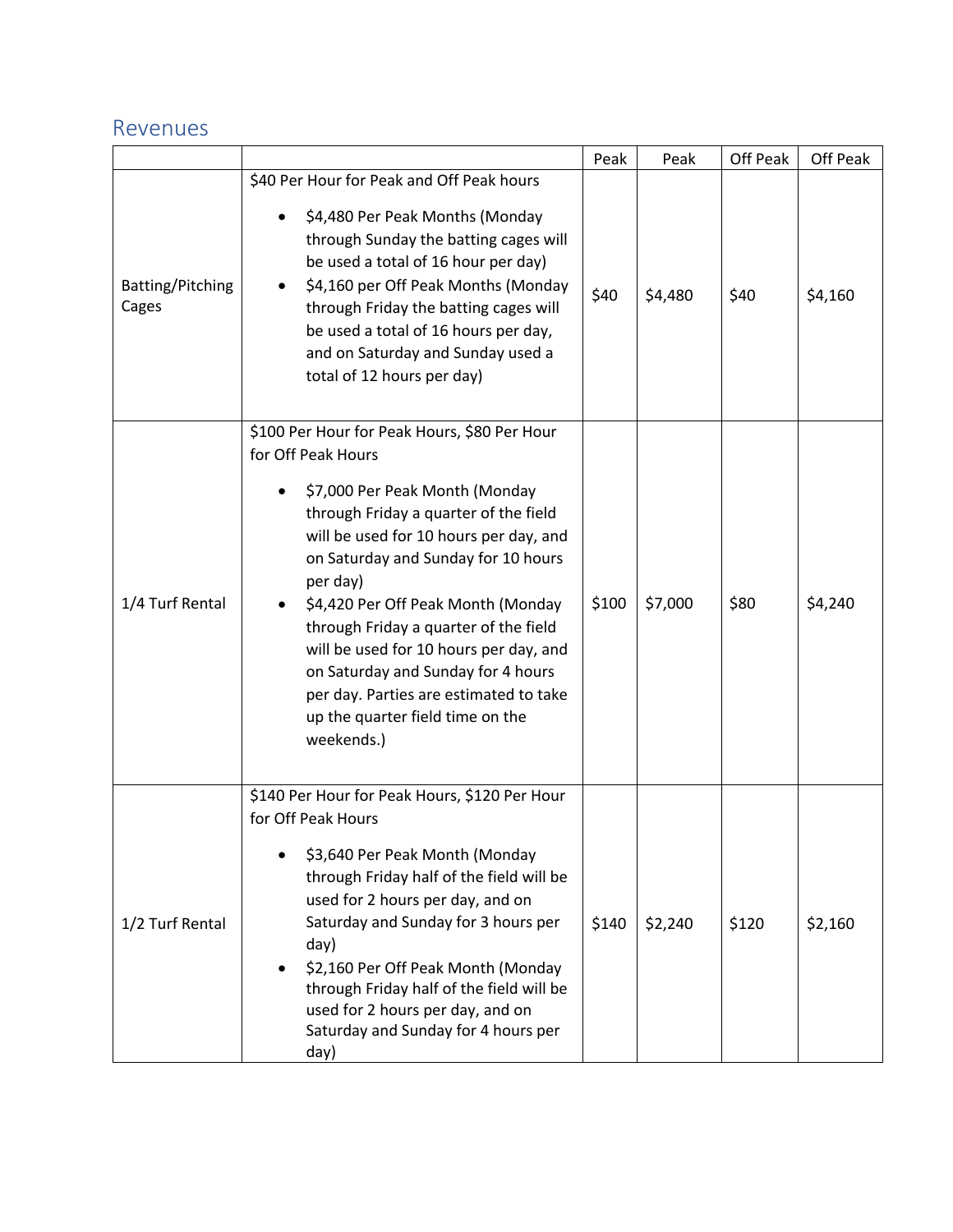|                         | \$300 Per Hour for Peak Hours, \$275 Per Hour<br>for Off Peak Hours                                                                                                                                                                                                                                                           |           |           |          |           |
|-------------------------|-------------------------------------------------------------------------------------------------------------------------------------------------------------------------------------------------------------------------------------------------------------------------------------------------------------------------------|-----------|-----------|----------|-----------|
| <b>Full Turf Rental</b> | \$2,700 Per Peak Month (Monday<br>through Friday all the field will be<br>used for 1 hour per day, and on<br>Saturday and Sunday for 2 hours per<br>day)<br>\$3,025 Per Off Peak Month (Monday<br>through Friday all the field will be<br>used for 1 hour per day, and on<br>Saturday and Sunday for 3 hours per<br>day)      | \$300     | \$2,700   | \$275    | \$3,025   |
|                         | \$150 Per Hour for Peak Hours, \$150 Per Hour<br>for Off Peak Hours, 2 room available (Party<br>rooms are calculated as getting 1 hour of<br>quarter turf time along with 1 hour of party<br>room space rental)                                                                                                               |           |           |          |           |
| Party Rental            | \$3,900 Per Peak Month (Monday<br>through Friday the party rooms will be<br>used for 2 hours per day, and on<br>Saturday and Sunday for 8 hours per<br>day)<br>\$3,900 Per Off Peak Month (Monday<br>through Friday the party rooms will be<br>used for 1 hour per day, and on<br>Saturday and Sunday for 8 hours per<br>day) | \$150     | \$3,900   | \$150    | \$3,900   |
| <b>Weekly Sales</b>     |                                                                                                                                                                                                                                                                                                                               | Peak      | \$20,320  | Off Peak | \$17,485  |
| <b>Monthly Sales</b>    |                                                                                                                                                                                                                                                                                                                               | Peak      | \$81,280  | Off Peak | \$69,940  |
| <b>Annual Sales</b>     | 9 Months of Peak + 3 Months of Off Peak =                                                                                                                                                                                                                                                                                     | Peak      | \$731,520 | Off Peak | \$209,820 |
| <b>Total Revenue</b>    | Peak + Off Peak                                                                                                                                                                                                                                                                                                               | \$941,340 |           |          |           |